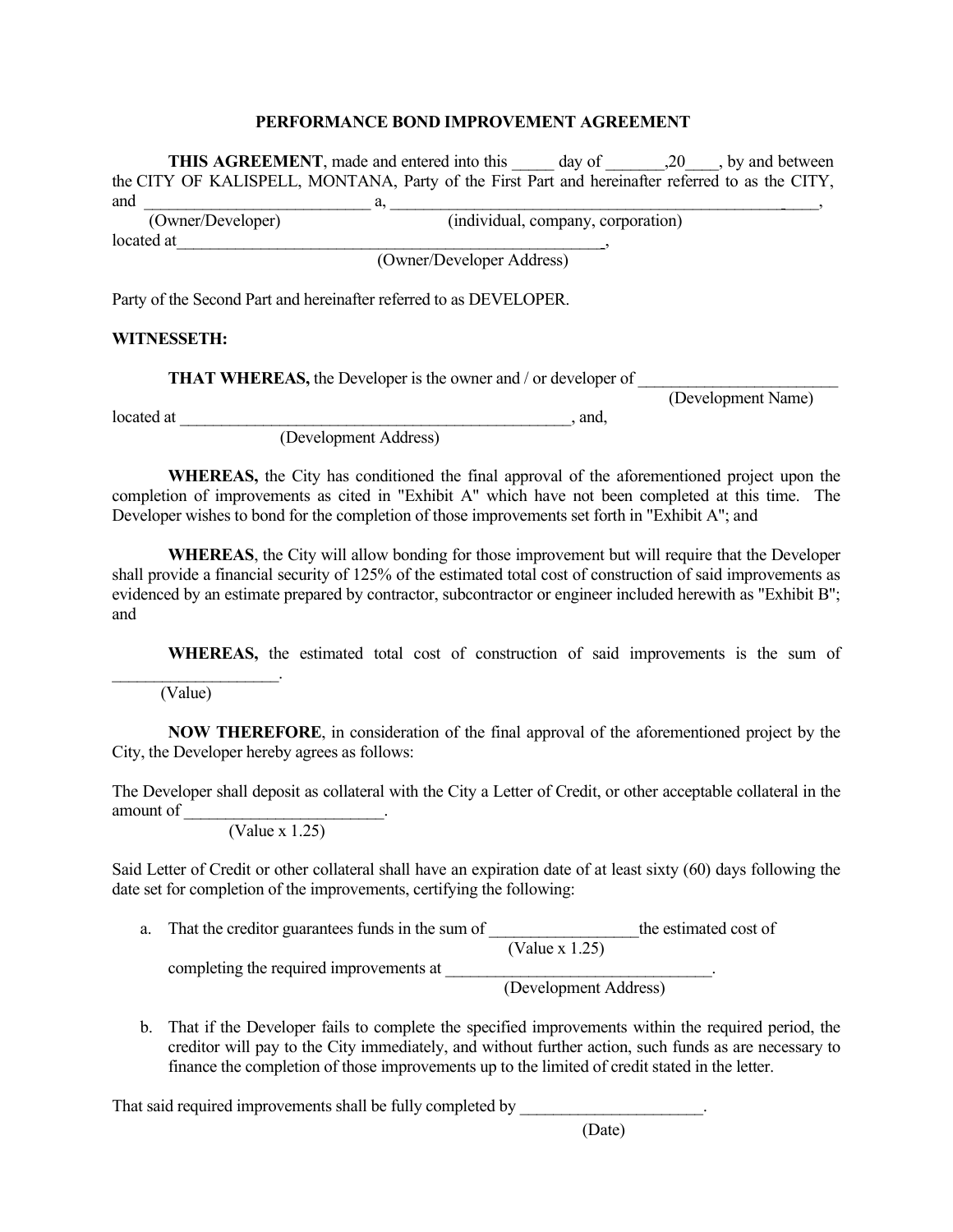That upon completion of the required improvements, the Developer shall cause to be filed with the City a statement certifying that:

- a. All required improvements are complete;
- b. That the improvements are in compliance with the minimum standards specified by the City for their construction.
- c. That the Developer knows of no defects in those improvements;
- d. That these improvements are free and clear of any encumbrances or liens;
- e. That a schedule of actual construction costs has been filed with the City; and,
- f. All applicable fees and surcharges have been paid.

## **ALSO AGREED BY AND BETWEEN THE PARTIES HERETO AS FOLLOWS, TO-WIT:**

That the Developer shall provide for inspection of all required improvements prior to release from this Agreement and that if the City determines that any improvements are not constructed in compliance with the specifications, it shall furnish the Developer with a list of specific deficiencies and may withhold collateral sufficient to ensure such compliance.

If the City determines that the Developer will not construct any or all the improvements in accordance with the specifications, or within the required time limits, it may withdraw the collateral and employ such funds as may be necessary to construct the improvement or improvements in accordance with the specifications. The unused portions of the collateral shall be returned to the Developer or the crediting institution, as is appropriate.

Signature

\_\_\_\_\_\_\_\_\_\_\_\_\_\_\_\_\_\_\_\_\_\_\_\_\_\_\_\_\_\_\_\_\_\_\_\_\_\_\_\_\_ (Name of Developer/Firm/Property Owner)